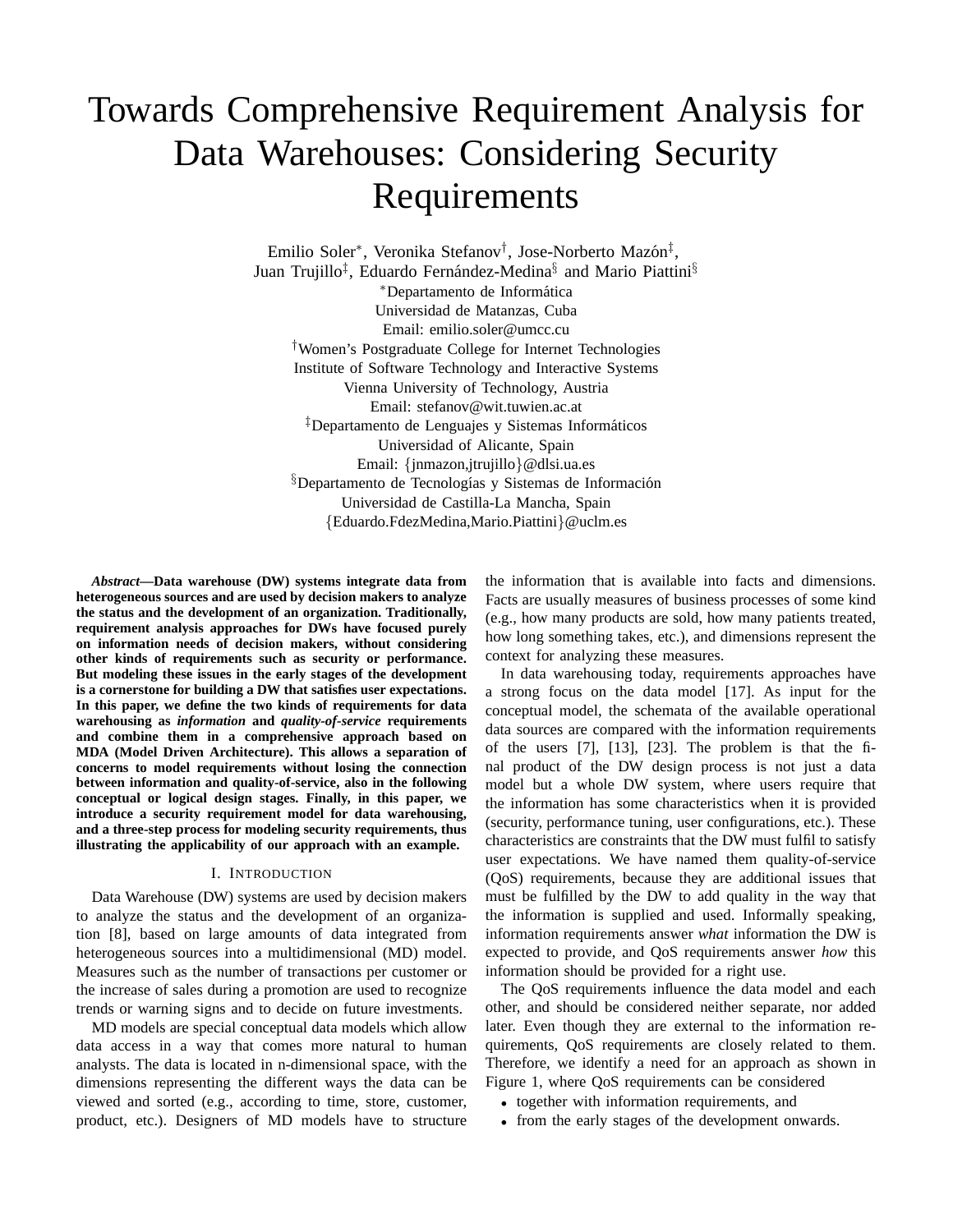

Fig. 1. QoS Requirements are needed as input for data warehouse design.

In this paper we present a comprehensive approach to requirement analysis for DW. We integrate QoS requirement analysis into an existing DW framework for information requirements [10]. In connection with the Model-Driven Architecture (MDA), this framework allows designer [12] to (i) derive database schemata and other parts of the final DW system, such as access control configuration files, and (ii) achieve separation of concerns without losing the connection between information requirements and QoS requirements, by modeling both in a CIM (Computation Independent Model, in the MDA framework).

QoS requirements include a lot of issues: how the data is presented in a correct visualization, how the data is made accessible in a secure way, how the data access is implemented to reach the desired performance, and so on. Because of the wide variety of QoS requirements and the limited length of this paper, we focus on one aspect only: *Security*. Our motivation is that, as some authors have remarked [2], [3], [6], security of information is a serious requirement which must be carefully considered, not as an isolated aspect, but as an element which turns up as an issue in all stages of the development lifecycle, from requirement analysis to implementation and maintenance. Therefore, DW designers must be provided with models specifying security aspects. Authentication, access control and audit jointly provide the foundation for information security [18]. Authentication<sup>1</sup> establishes the identity of one party to another. Access control determines what one party will allow another one to do with respect to resources and objects mediated by the former. Access control usually requires authentication as a prerequisite. The Audit process gathers data about activities in the system and analyzes it in order to discover security violations or to diagnose their cause. Therefore, in this paper, we consider security requirements as those related to access control and audit issues.

Section IV describes the details of how the security requirements can be derived and integrated with information requirements. We introduce a model for DW security requirements, and a three-step process for deriving them in a goaloriented approach. This is illustrated with an example from the pharmaceutical domain.

Related work is treated in Section II, followed by our approach to modeling information and QoS requirements for DWs together in Section III. Section IV introduces the model for DW security requirements and gives an example. Section V concludes and presents open questions and future work.

## II. RELATED WORK

Only a few approaches have considered requirement analysis as a crucial task in early stages of the DW development. In [23], a method is proposed in order to both determine information requirements of DW users and match these requirements with the available data sources. The approach described in [16] introduces a requirement elicitation process for DWs by identifying the goals of the decision makers and the required information that supports the decision making process. Finally, in [7], the authors present a goal-oriented framework to model requirements for DWs, thus obtaining a conceptual MD model from them by using a set of guidelines.

However, these approaches only consider information requirements, i.e. interesting measures that the DW should store to support the decision making process and the context for their analysis. To the best of our knowledge, only the *data warehouse requirements definition* (DWARF) [14], [15] approach that adapts a traditional requirements engineering process for requirements definition and management of DWs, has considered the specification of other kind of requirements apart from information requirements, such as integrity, security or performance: non-functional requirements (similar to our QoS requirements) for DWs. The authors provide a classification of non-functional requirements that must be addressed in the development of DWs, and guidelines for their operationalization. Unfortunately, the specification of these requirements is considered in an isolated way, without taking information requirements into account. However, in order to obtain a conceptual MD model that drives the development of a DW which satisfies information needs and QoS expectations, both kind of requirements should be modeled together, since they are related. Therefore, we propose to perform requirements analysis for DWs as an essential stage of an overall approach for the development of DWs based on MDA, in which information and QoS requirements are modeled.

QoS is related to the concept of *usage*, as described by [22]. Usage models describe how a DW is being used, e.g., how often, by which user groups, how flexible the users' requirements are, how critical the availability of a certain DW service is, etc. Usage models can be derived from an existing DW and used to find potential improvements, or a new usage model can be designed for a DW to be built. The various aspects of usage are mirrored in QoS requirements. Both concepts try to capture not (only) *what* but *how* the DW is being used.

<sup>&</sup>lt;sup>1</sup>Authentication is a mechanism that is design-independent and relies more on the company policies, and therefore, it is beyond the scope of this paper.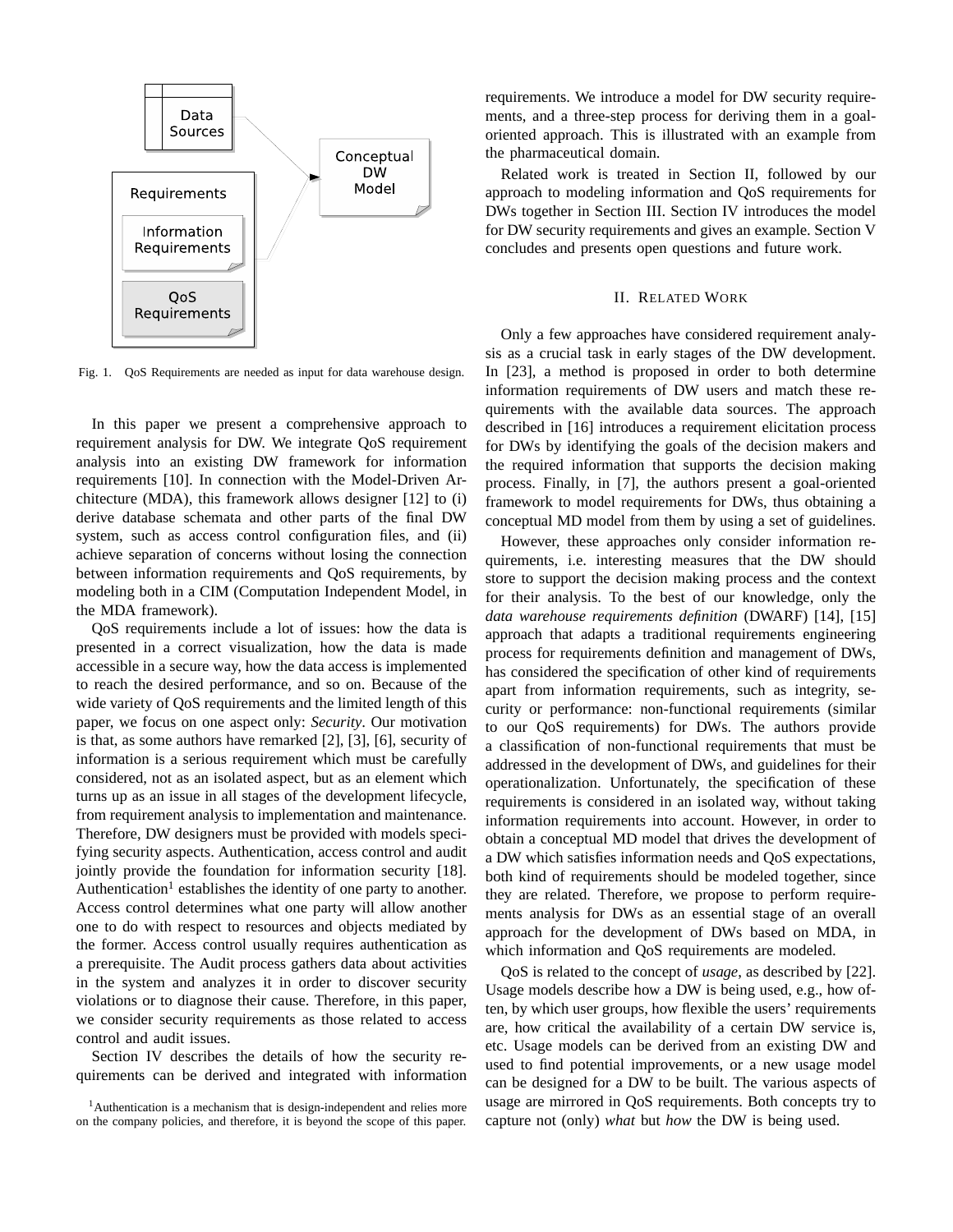#### III. REQUIREMENT ANALYSIS IN DATA WAREHOUSING

The development of a DW is focused on the design of a conceptual MD model. As shown in Figure 1, the specification of this model must be driven by an analysis of (i) operational data sources, (ii) information requirements, and (iii) QoS requirements, in order to design a conceptual MD model that satisfies user expectations and agrees with the operational sources. In this paper, we focus on describing a comprehensive requirement analysis approach for DWs that comprises two main parts<sup>2</sup>:

- 1) **Information requirement analysis:** aims at obtaining information requirements of decision makers, i.e. interesting measures and the context for analyzing these measures. These information requirements must be specified in an information requirement model (see Sect. III-A).
- 2) **QoS requirement analysis:** enriches the information requirement model with QoS requirements to reflect under which constraints this information is delivered (see Sect. III-B).. The reason is that the information requirement model only reflects requirements for a "naked MD model" that only provides the right information to the users, while ignoring how this information is provided and used.

We have aligned this approach with an MDA framework for DWs [12]. In an MDA approach, requirements are specified in a highly abstract model, the CIM (Computation Independent Model). Once we have the specification of this CIM, we can derive a conceptual MD model, called Platform Independent Model (PIM) in MDA, that drives the implementation of the DW. Because this is out of the scope of this paper, we refer reader to [10], [12], [13] for further information on how DW implementations can be generated from these models.

### *A. Information requirement analysis*

Decision makers who use DWs often ignore how to suitably describe information requirements, since they are rather concerned with the goals which the DW helps to fulfil. Therefore, a requirement analysis phase for DWs ideally starts discovering the goals of decision makers. The information requirements and the MD concepts can be discovered more easily from these goals.

Goals related to the DW can be specified on three levels [9]: Strategic goals, which are main objectives of the business process: "increase sales", "increase number of customers", "decrease cost", etc. Decision goals aim at taking the appropriate actions to fulfil a strategic goal, for example "define some kind of promotion" or "open new stores". Finally, information goals are related to the information required by a decision goal to be achieved; examples are "analyze customer purchases" or "examine stocks". Once these goals are defined, information requirements can be directly obtained from the information goals. The different MD elements, such as *facts* or *dimensions*, will be discovered from these information requirements in

order to specify the corresponding conceptual MD model of the DW.

For modeling the information requirements, a UML profile for the *i\** modeling framework [24] is used (see Figure 3). The *i\** modeling framework provides mechanisms to represent different DW actors, their dependencies, and for structuring the business goals that the organization wants to achieve with the DW. Two models are used in i\*: the *strategic dependency* (SD) model for describing the dependency relationships among various actors in an organizational context, and the *strategic rationale* (SR) model, used to describe actor interests and concerns, and how they might be addressed.

Information requirements for each actor (decision maker) are described in SR models. The SR model (modeled with the *SR* stereotype and represented as  $\heartsuit$  provides a detailed way of modeling internal intentional elements and relationships of each actor (*IActor*,  $\bigcirc$ ).

In order to define SR models for DWs, goals  $(Goal, \bigcirc)$ , tasks (*Task*,  $\bigcirc$ ), and resources (*Resource*,  $\Box$ ) are represented as intentional elements for each decision maker, as can be seen in Figure 2. These elements can be related via two kind of relationships: means-end (*MeansEnds*,  $\rightarrow$ ) or taskdecomposition (*Decomposition*,  $\rightarrow$ ).

Our profile for i\* has been extended in order to model requirements for the DW. Specifically, goals of decision makers can be defined by using the *Strategic*, *Decision*, and *Information* stereotypes by specializing the previously defined *Goal* stereotype. From information goals, information requirements (*Requirement*) are derived and represented as stereotyped tasks. Furthermore, requirement analysis for DWs needs some MD concepts to be added (in the sense of [7]). The following concepts are added as stereotyped resources: business processes related to the goals of decision makers (*BusinessProcess* stereotype), relevant measures related to information requirements of decision makers (*Measure*), and contexts needed for analyzing these measures (*Context*). The use of these elements can be seen in Figure 2. Additionally, foreseen relations between context of analysis are modeled. For instance, the *pharmacy* and the *pharmacy type* contexts are related because pharmacies can be aggregated in types. For modeling these relationships, we use the (shared) aggregation relationship of UML (*Association* UML metaclass, represented as  $\infty$ ). All of the described modeling elements are designed in our extended *i\* profile* [10] (sketched in Fig. 3).

Goals and information requirements for the DW will be modeled and related to the required MD concepts in a CIM in several steps: (i) discovering the intentional actors (i.e. decision makers), thus defining SR models for each one, (ii) discovering the different kind of goals (iii) deriving information requirements from information goals, and (iv) obtaining the MD concepts related to the information requirements.

## *B. QoS requirement analysis*

Once the information requirements have been specified in a CIM, the model is enriched by adding QoS requirements. QoS requirements are manifold. To not overlook any important

<sup>&</sup>lt;sup>2</sup>The reader is referred to [11], [13] for a wider explanation about operational data sources analysis.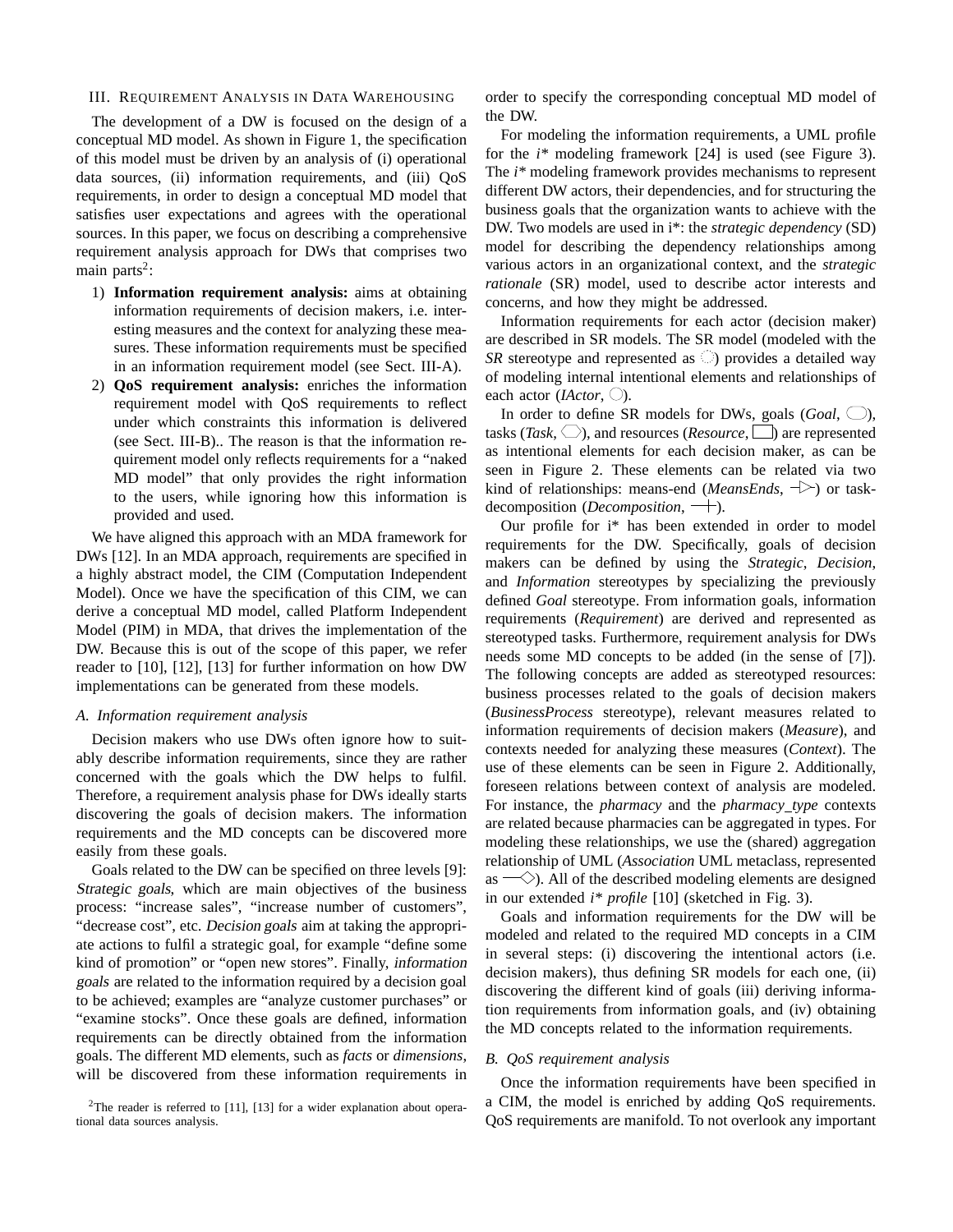

Fig. 2. Model of the information requirements.



Fig. 3. Overview of the profiles for i\* modeling in the DW domain. The shaded elements are described in Sec. IV-B



Fig. 4. Issues to be considered during data warehouse design

aspect, it is mandatory to use a framework of QoS requirements in DW. Figure 4 shows a framework for capturing the many different aspects that must be considered when designing a DW. The figure is based on the type catalogue for nonfunctional requirements for DW design introduced by [14]:

• **Security:** includes requirements related to the protection of valuable assets in the DW. Security requirements describe how the access is managed, what information can be accessed by whom, and under what condition that information can be accessed. We recall that, in this paper, security requirements are considered as those related to access control and audit issues.

- **Performance:** can be divided into performance regarding time (i.e. processing time or response time) and space (amount of memory used, main memory or secondary memory).
- **Multidimensionality:** covers all issues of access to multidimensional data, such as interpretability, integrability, timeliness, etc.
- **User-Friendliness:** finally requires flexibility, operability, and learnability.

We would like to point out that this is not a complete list of QoS requirements, but a representative one. The pur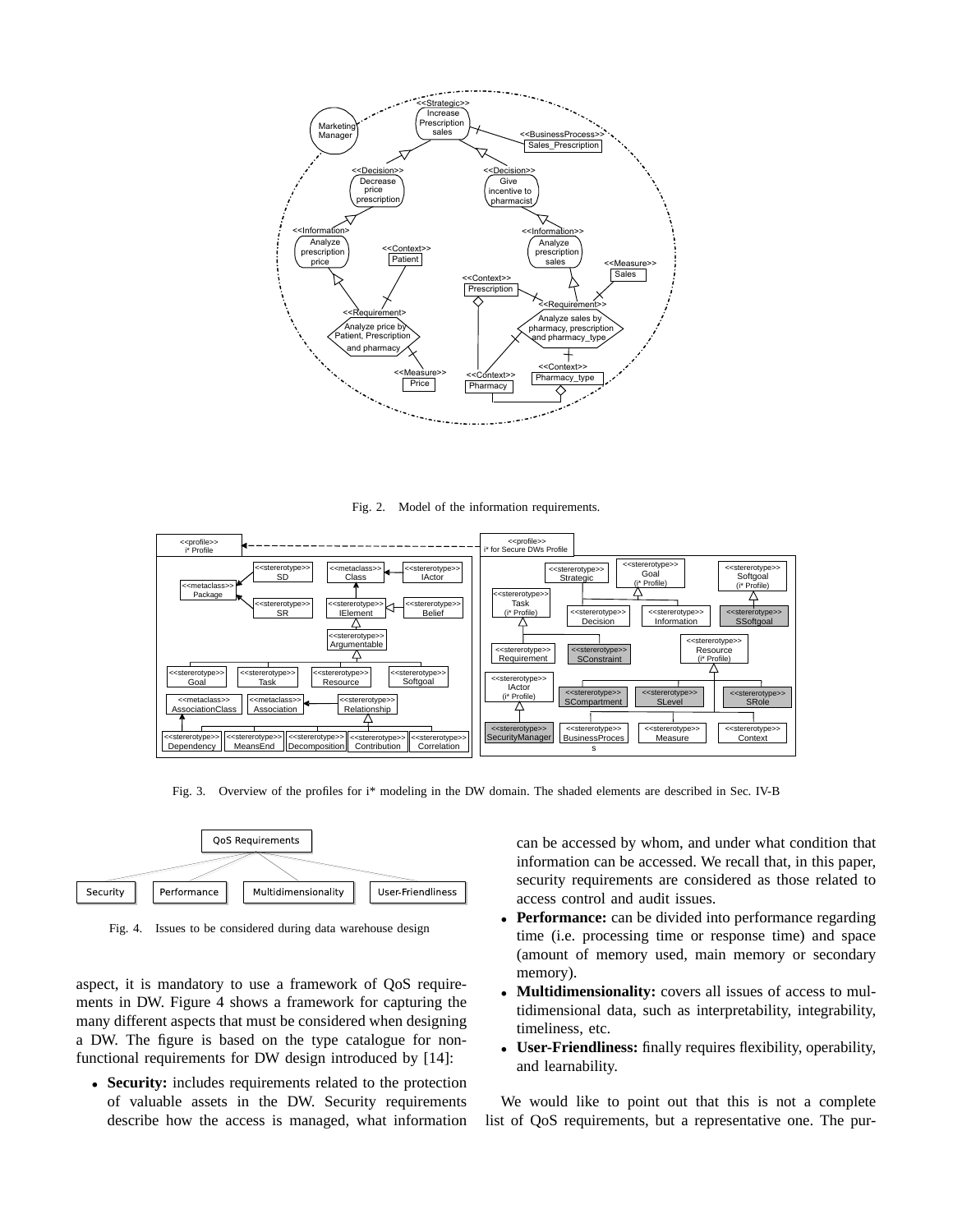pose of this is to attract attention to the need of modeling QoS requirements together with information requirements in an overall approach for DW development. Every concept in the framework presented here must be analyzed at the requirements level. New techniques have to be introduced for specifying such QoS requirements in the CIM together with the information requirements. In this paper we focus on one of the most important QoS requirements for DWs: *Security*.

# IV. SECURITY REQUIREMENTS FOR DATA WAREHOUSING

Every kind of QoS requirement needs its own special kind of technique to be specified in a CIM. In this paper, we focus on security requirements.

Security requirements are QoS requirements associated with the protection of valuable assets in the system. These security requirements describe how access is managed, what information can be accessed by whom, and under what conditions information can be accessed, thus they are often called Access Control Policies (ACP).

An ACP approach for DWs is described in [4], [5], where the authors defined the Access Control and Audit (ACA) model in order to specify security issues for DWs. However, this approach is isolated from the DW requirement analysis stage and it may cause a misalignment between the security and privacy policies and the DW implementation. Many researchers have recognized the need to bridge the gap between requirements analysis and access control specification [1] by addressing security requirements in the development of software systems. Therefore, in following subsections, we focus on describing how to align the ACA model with QoS requirement analysis.

# *A. Access Control and Audit (ACA) model*

The ACA model [4], [5] describes an access control mechanism, thus allowing us to represent confidentiality and audit measures of DWs by classifying subjects and objects in the system<sup>3</sup>. The classification uses access classes on the basis of three different but compatible ways of classifying users: by their *security level*, by the *role* and by the *compartments* they belong to. The access class is one element of a partially ordered set of classes, where an access class c1 dominates an access class c2 *if and only if* the security level of c1 is greater than or equal to that of c2, the compartments of c1 include those of c2, and at least one of the user roles of c1 (or one of its ancestors) is defined for c2. The following classes are described in order to be able to specify the ACA model:

• **Security user roles** are used by a company to organize users in a hierarchical role structure, according to the responsibilities of each type of work. Each user can play more than one role.

- **Security levels** indicate the clearance level of the user. Usually, an element of a hierarchically ordered set, such as Top Secret (TS), Secret (S), Confidential (C), and Unclassified (U), where  $TS > S > C > U$ .
- **Security user compartments** are also used by an organization to classify users into a set of horizontal compartments or groups, such as geographical location, area of work, etc. Each user can belong to one or more compartments.

# *B. Modeling security requirements*

For specifying security requirements in a CIM, we need to extend the *i\** framework for information requirements (Section III-A). Our new extension of *i\** (see shaded elements in Figure 3) offers mechanisms to represent a special actor Security Manager (*SecurityManager*,  $\bigcirc$ ), who is the person in charge of the security in the organization. Security requirements are QoS requirements and they can be modeled by using  $i^*$  softgoals (*SSoftgoal*,  $\sim$ ). These softgoals represent and refine the security policy of the organization. The elements of the ACA model are considered as resources and labeled as <<SCompartment>>, <<SLevel>> and <<SRole>>. Moreover, in order to specify constraints for resources, we introduce a special task, labeled as <<SConstraint>>, which contributes to fulfil softgoals through the contribution link (*Contribution*,  $\longrightarrow$ ). We model the refinement process of softgoals by means of means-end links. Finally, each softgoal is related to *compartments*, *levels*, or *roles*) by means of decomposition links.

We propose the following two phases for establishing the ACA model from the security requirements, once we have the first *i\** model with information requirements (see Section III-A):

- **Organization-based Security Analysis.** This phase consists on specifying a security requirement model and comprises three steps:
	- 1) Detect vulnerabilities and necessities for the system according to organization policies, laws, rules and regulations.
	- 2) Obtain the security requirements of the security manager by using well-known requirement elicitation mechanisms such as interviews. These requirements are modeled as softgoals and refined into lower-level softgoals. During the refinement process different responsibilities and tasks are discovered (i.e. roles and compartments) and the levels that will be used.
	- 3) Associate softgoals with the corresponding resources (i.e., *SCompartment*, *SRole* and *SLevel*).
- **Goal/Softgoal Analysis.** So far, we have obtained an information requirement model and a security requirement model. The next step is to relate both:
	- 1) Each refined softgoal is associated with the corresponding elements from the information requirement model (i.e. *Business Process*, *Measure* and *Context*).

<sup>&</sup>lt;sup>3</sup>The ACA model also allows us to define Sensitive Information Assignment Rules (SIARs) in order to specify the security information of each element DW, rules for representing authorization rules (AURs), which work together with SIARs, and rules which allow us to specify audit requirements (ARs). However, this advance topic is out of the scope of this paper.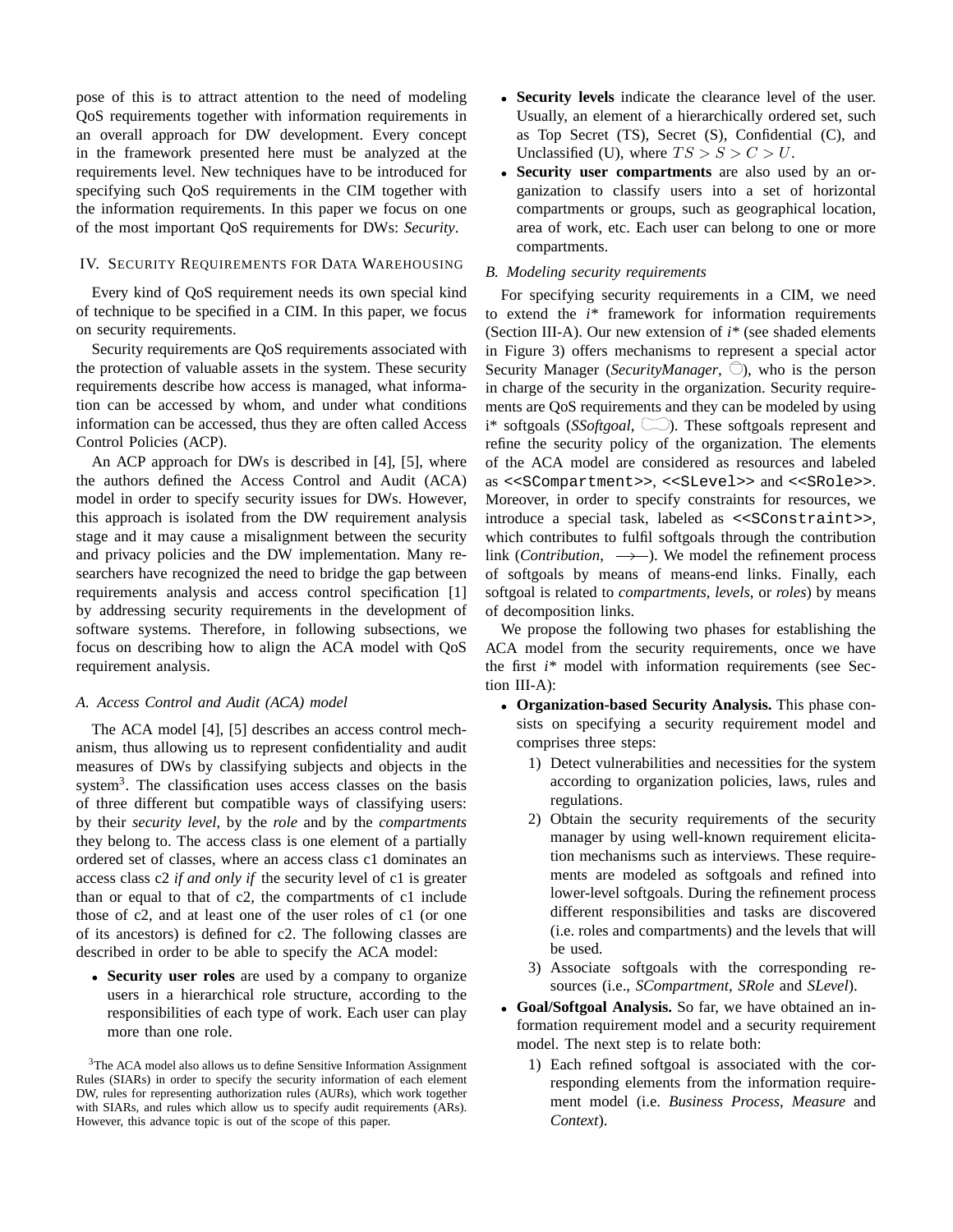2) Consider other additional security issues for the modeled information requirements via the definition of *SConstraint* tasks. These tasks are associated with softgoals to indicate that contributes positively to their fulfillment.

# *C. Sample Application of our Approach*

We provide a small example to illustrate the use of our approach. A pharmaceutical consortium manages several pharmacies. It wishes to analyze the sales of medicines by means of the medical prescriptions. Then, our focus is on the sales business process. Within the consortium there exist several groups: (i) a pharmacovigilance group that guards the proper use of certain medicines, (ii) a committee that cares for the health of the customers, and (iii) a commercial group devoted to dealing with medicines.

*1) Information Requirements Analysis:* This first phase is performed by using the approach described in Section III-A to model information requirements. The defined *i\** model is shown in Figure 2. The business process *Sales Prescription* is related to one main actor, the *marketing manager*, via the strategic goal *"increase prescription sales"*. From this strategic goal, two different decision goals are derived *"decrease prescription price"* and *"give incentive to pharmacist"*. From these decision goals, the following information goals have been obtained: *"analyze prescription price"* and *"analyze prescription sales"*. The derived information requirements are as follows (shown as tasks in Figure 2): *"analyze price by patient, prescription and pharmacy"*, and *"analyze sales by pharmacy, prescription and pharmacy type"*. Furthermore, several resources are associated with the information requirements as measures and context of analysis. The measures are *sales* and *price*. The elements that represent the context of analysis are *patient*, *prescription*, and *pharmacy*. *Pharmacy type* also belongs to the context of analysis and represents a way to aggregate the *pharmacy* data.

*2) Organization-based Security Analysis:* This phase is performed according to the proposal described in Section IV-B. The model is shown in Figure 5. We focus on the sales prescription process as security policy, which is performed by the security manager actor via the softgoal *"guarantee the security for the sales prescription process"*. By using a refinement process, three new softgoals *"guard the security of the use of certain medications and consumers' rights"*, *"keep privacy for sales, price and patient's data"*, and *"impose a clearance level to prescription process"* are obtained. During this process several responsibilities are discovered. Therefore, several security resources are discovered and associated with their corresponding softgoals (see Figure 5):

- 1) Hierarchical relations are obtained: *PharmacyEmployee*, which is then specialized into the *Pharmacist (Pharma)* and *Administrative (Admin)* roles.
- 2) Horizontal groups (compartments) are detected: *pharmacovigilanceCenter (pharmaC)* and *commercialManager-Center*.

3) Restriction levels are established by means of *TopSecret* and *Secret*.

*3) Goal/Softgoal Analysis:* We need to associate resources obtained in information requirements analysis (i.e. *sales prescription*, *sales*, *price*, *patient*, *prescription*, *pharmacy* and *pharmacy type*) with the softgoals obtained from Security organizational-based analysis (e.g. *"guarantee the secure use of medication norms"* and *"impose maximum level of restriction to the sales prescription"*). The *security manager* depends on the *marketing manager* to achieve the mentioned softgoals (see Figure 6). *Sales Prescription* is associated with the softgoal *"impose maximum level of restriction to the sales prescription"*, which have *TopSecret* as *SLevel*. Analogously, the context *prescription* is associated with the softgoal *"guarantee the secure use of medication norms"*, so it will have *PharmaC* as *SCompartment*. Due to the fact that *Sales Prescription* and *Prescription* allow future refinements of the model, additional restrictions are needed. Figure 6 shows how the *SConstraint SRule* contributes to fulfil the three softgoals previously obtained, so it is associated with the business process *Sales Prescription*. The same reasoning assures that the context *Prescription* will be related to a *SConstraint Audit*.

The benefit of applying our proposal is that the security levels, the security roles and the security compartments for every DW user are easily modeled in a CIM. Specifically, in our example we can conclude that, a user has access to *Sales Prescription* if its access class dominates the access class of *Sales Prescription*, i.e. its security level is *TopSecret*. This CIM can be used to derive a PIM [10] which reflects every security requirements, thus assuring that the implementation of the DW will satisfy users' expectations.

### V. CONCLUSION AND OUTLOOK

In this paper, we advocate the modeling of information and QoS requirements as an explicit stage in the development of a DW. Our point of view is that a DW that satisfies users' expectations will be obtained if QoS requirements are modeled together with information requirements, from the early stages of the development onwards. Specifically, in this paper we have focused on security. Until now, we have proposed a general framework based on MDA [20], [21] in which we use our approaches for designing secure DWs at both conceptual [4], [5] and logical levels [19]. In this paper, we have focused on defining security requirements for DWs and the process for modeling security requirements, both introduced in Section IV.

As future work we will complete our approach for DW security requirements by defining new phases, such as a validation phase through the conceptual, logical and physical levels. It will comprise (i) the identification of malicious attempts and vulnerabilities, (ii) the refinement of the ACA model with new security rules, and (iii) an evaluation.

Furthermore, as security is only one aspect of QoS requirements for DWs, our future work includes to explore further aspects and how other QoS issues can be modeled during the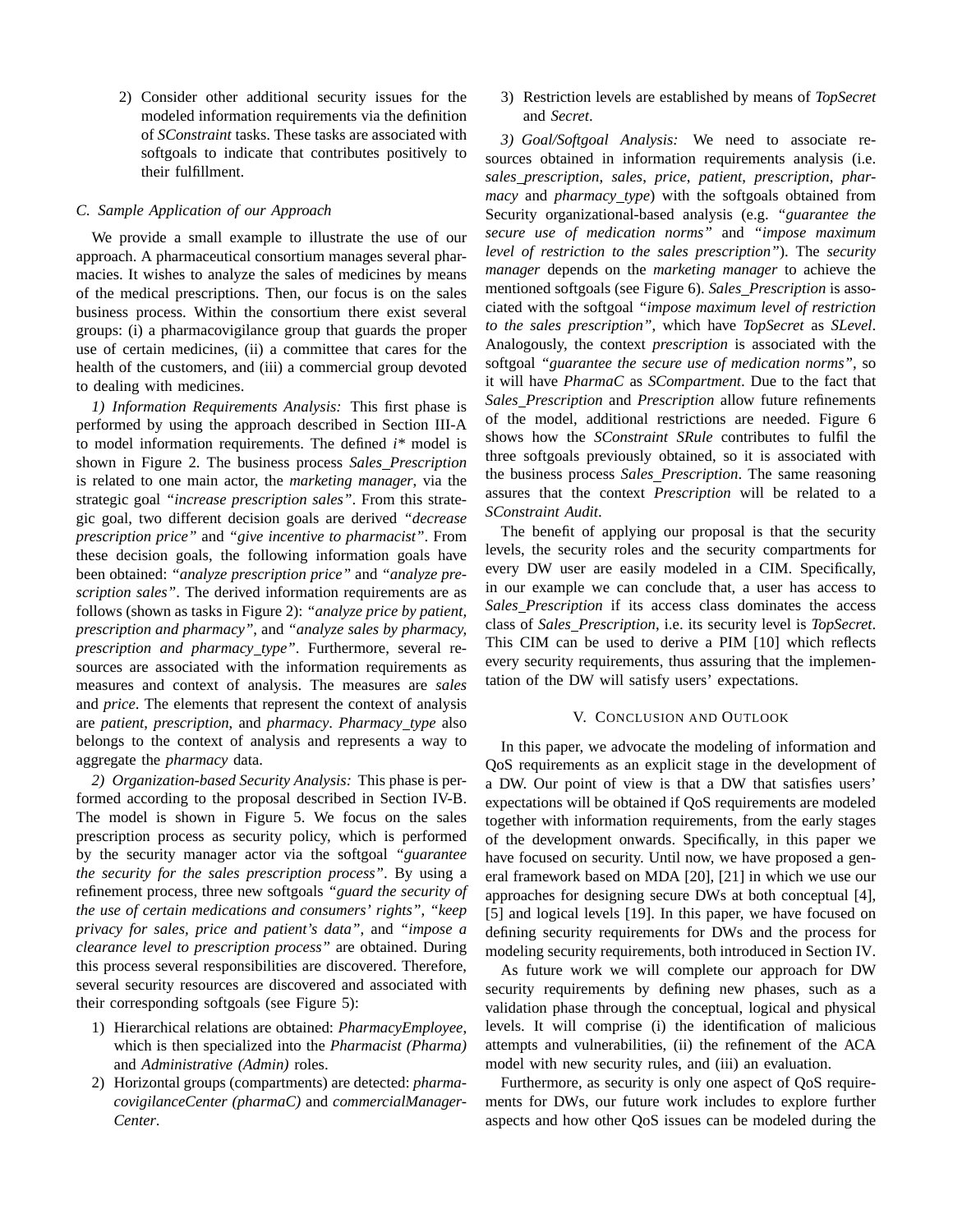

Fig. 5. Model of security requirements (without information requirements)

requirements phase. Relationships and interdependencies between the different kinds of requirements will be investigated.

#### VI. ACKNOWLEDGEMENTS

This work has been supported by the METASIGN (TIN2004-00779) project from the Spanish Ministry of Science, and by the DADS (PBC-05-012-2) project from the Castilla-La Mancha Ministry of Science (Spain). Veronika Stefanov is funded by the Austrian Federal Ministry for Education, Science, and Culture, and the European Social Fund (ESF) under grant 31.963/46-VII/9/2002. Jose-Norberto Mazón is funded by the Spanish Ministry of Education and Science under a FPU grant (AP2005-1360).

#### **REFERENCES**

- [1] Antón, A.I., Earp, J.B., Carter, R.A.: Precluding incongruous behavior by aligning software requirements with security and privacy policies. Information and Software Technology **45**(14) 2003 967–977
- [2] Chung L., Nixon B., Yu E. and Mylopoulos J.: Non-Functional Requirements in Software Engineering, Kluwer Academic Publishers, Boston/Dordrecht/London (2000).
- [3] Devanbu, P., Stubblebine S.: Software engineering for security: a roadmap. In: A. Finkelstein, Editor, The Future of Software Engineering, ACM Press, New York (2000), pp. 227239.
- [4] Fernández-Medina, E., Trujillo, J., Villarroel, R., Piattini, M.: Access control and audit model for the multidimensional modeling of data warehouses. Decision Support Systems **42**(3) 2006 1270–1289
- [5] Fernández-Medina E., Trujillo J., Villarroel R., Piattini M.: Developing secure data warehouses with a UML extension. Inf. Syst. 32(6): 826-856 (2007)
- [6] Ferrari, E., Thuraisingham B.: Secure database systems. In: M. Piattini and O. Daz, Editors, Advanced Databases: Technology Design, Artech House (2000).
- [7] Giorgini, P., Rizzi, S., Garzetti, M.: Goal-oriented requirement analysis for data warehouse design. In: DOLAP 2005, 47–56
- [8] Kimball, R., Ross, M.: The Data Warehouse Toolkit. Wiley & Sons (2002)
- [9] Mazón, J.N., Trujillo, J., Serrano, M., Piattini, M.: Designing data warehouses: from business requirement analysis to multidimensional modeling. REBNITA 2005
- [10] Mazón, J.N., Pardillo J., Trujillo, J.: A Model-Driven Goal-Oriented Engineering Approach for Data Warehouses. Workshop on Requirements, Intentions and Goals in Conceptual Modeling (RIGiM). ER Workshops 2007. Lecture Notes in Computer Science 4802, pp. 255-264.
- [11] Mazón, J.N., Trujillo, J.: A Model Driven Modernization Approach for Automatically Deriving Multidimensional Models in Data Warehouses. 26th International Conference on Conceptual Modeling (ER 2007). Lecture Notes in Computer Science 4801, pp. 56-71
- [12] Mazón, J.N., Trujillo, J.: An MDA approach for the development of data warehouses. Decision Support Systems. **doi:10.1016/j.dss.2006.12.003**
- [13] Mazón, J.N., Trujillo, J., Lechtenbörger, J.: Reconciling requirementdriven data warehouses with data sources via multidimensional normal forms. Data & Knowledge Engineering. 63(3): 725-751 (2007)
- [14] Paim, F.R.S., Castro, J.: Enhancing Data Warehouse Design with the NFR Framework. In WER 2002, 40–57
- [15] Paim, F.R.S., Castro, J.: DWARF: An approach for requirements definition and management of data warehouse systems. In RE 2003, 75–84
- [16] Prakash, N., Singh, Y., Gosain, A.: Informational scenarios for data warehouse requirements elicitation. ER 2004, Vol. 3288 of Lecture Notes in Computer Science, 205–216
- [17] Rizzi, S., Abelló, A., Lechtenbörger, J., Trujillo, J.: Research in data warehouse modeling and design: dead or alive? In: DOLAP 2006, 3–10
- [18] Sandhu, R. and Samarati P.: Authentication, access control, and intrusion detection. In: A. Tucker, Editor, CRC Handbook of Computer Science and Engineering, CRC Press Inc (1997).
- [19] Soler E., Villarroel R., Trujillo J., Fernández-Medina E., Piattini M.: Representing Security and Audit Rules for DWs at the Logical Level by Using the Common Warehouse Metamodel. ARES 2006: 914-921
- [20] Soler E., Trujillo J., Fernández-Medina E., Piattini M.: A Framework for the Development of Secure DWs based on MDA and QVT. ARES 2007, pp. 294-300
- [21] Soler E., Trujillo J., Fernández-Medina E., Piattini M.: Aplicacin de QVT al Desarrollo de Almacenes de Datos Seguros: Un Caso de Estudio. IDEAS 2007. Isla Margarita (Venezuela).
- [22] Stefanov, V, List, B.: A UML Profile for Modeling Data Warehouse Usage. In: 3rd International Workshop on Foundations and Practices of UML (FP-UML 2007). ER Workshops 2007. Lecture Notes in Computer Science 4802, pp. 137-147.
- [23] Winter, R., Strauch, B.: A method for demand-driven information requirements analysis in data warehousing projects. HICSS 2003.
- [24] Yu, E.: Towards modeling and reasoning support for early-phase requirements engineering. RE 1997, 226-235.